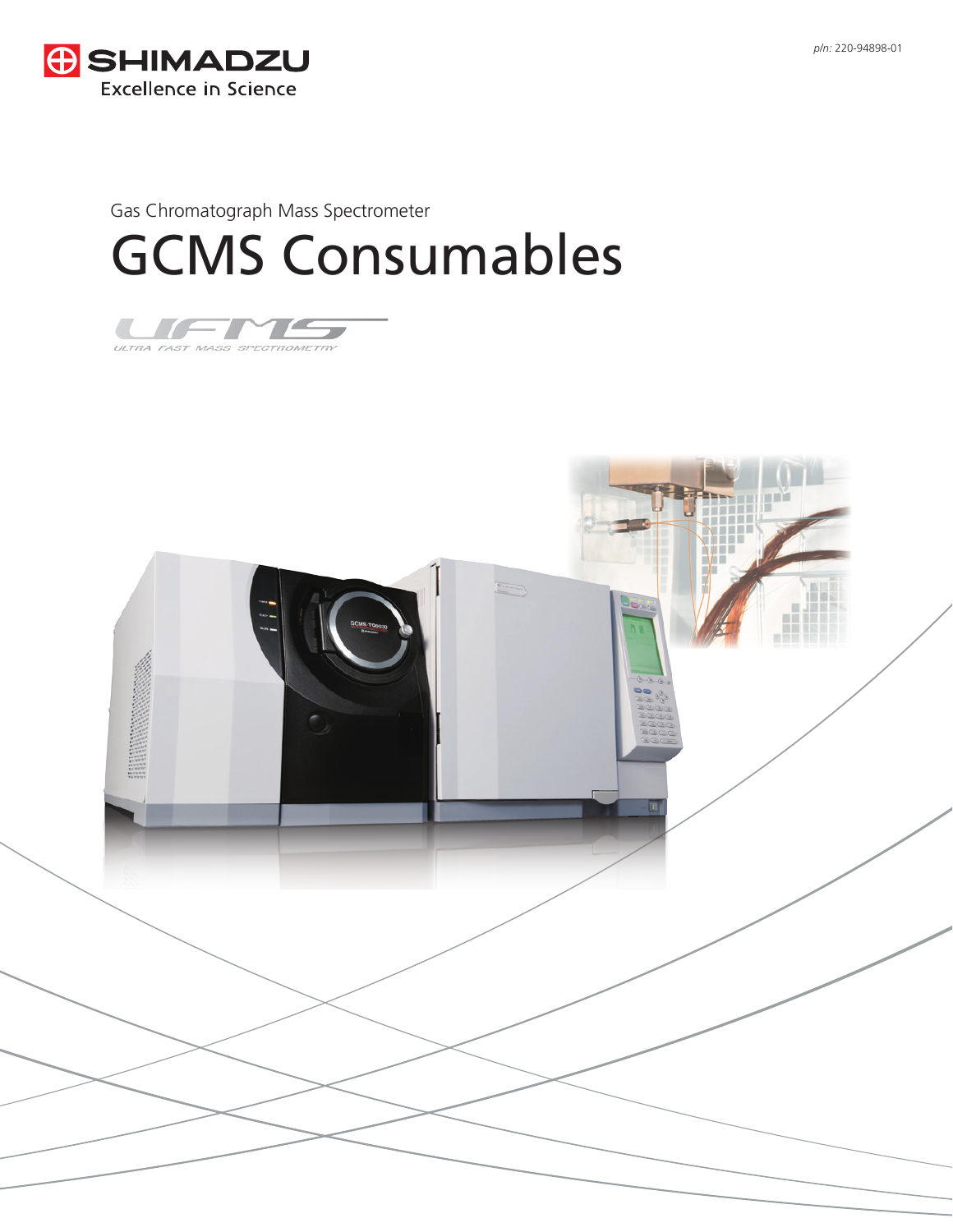

#### **Injection Port** I

| Diag.# | Part No.     | <b>Name</b>                                   | <b>Description</b>                                                                |
|--------|--------------|-----------------------------------------------|-----------------------------------------------------------------------------------|
|        | 221-72615-00 | Septum Nut, GC-2010 series                    | Works for all GC-2010/QP-2010 series                                              |
| 2      | 221-44584-00 | Needle Guide                                  | Needle quide used for all GC and GCMS                                             |
| 7      | 221-49065-91 | Gold Gasket                                   | Gasket used for sealing the adapter to the base, 5/pk                             |
| 8      | 225-10167-91 | Injection port capillary adaptor              | Adaptor for connecting capillary columns                                          |
| 11     | 220-90418-14 | Ferrule: GVF-004                              | Capillary MS ferrule for 0.25mm id columns, 10/pk                                 |
| 11     | 220-90418-15 | Ferrule: GVF-005                              | Capillary MS ferrule for 0.32mm id columns, 10/pk                                 |
| 11     | 220-90418-18 | Ferrule: GVF-008                              | Capillary MS ferrule for 0.53mm id columns, 10/pk                                 |
| 12     | 670-11009-00 | Column nut                                    | Column nut 1/16" for GC and MS (on MS systems), 5/pk                              |
| 11&12  | 220-94773-00 | SilTite nut and ferrule kit                   | Capillary MS nut and ferrule set for 0.25mm id columns, 2 nuts and<br>10 ferrules |
| 13     | 221-34121-93 | Filter, carrier gas                           | Filter for incoming carrier gas, MS-5A                                            |
| 14     | 221-42559-92 | Filter, split and purge                       | Filter for outgoing gas through split and purge, silica gel                       |
| 14     | 221-42595-92 | Filter, split and purge for harsh<br>solvents | Filter for outgoing gas through split and purge, activated carbon                 |
| 16     | 201-35183-00 | Aluminum Gasket                               | Gasket used for sealing the G-fittings, 100/pk                                    |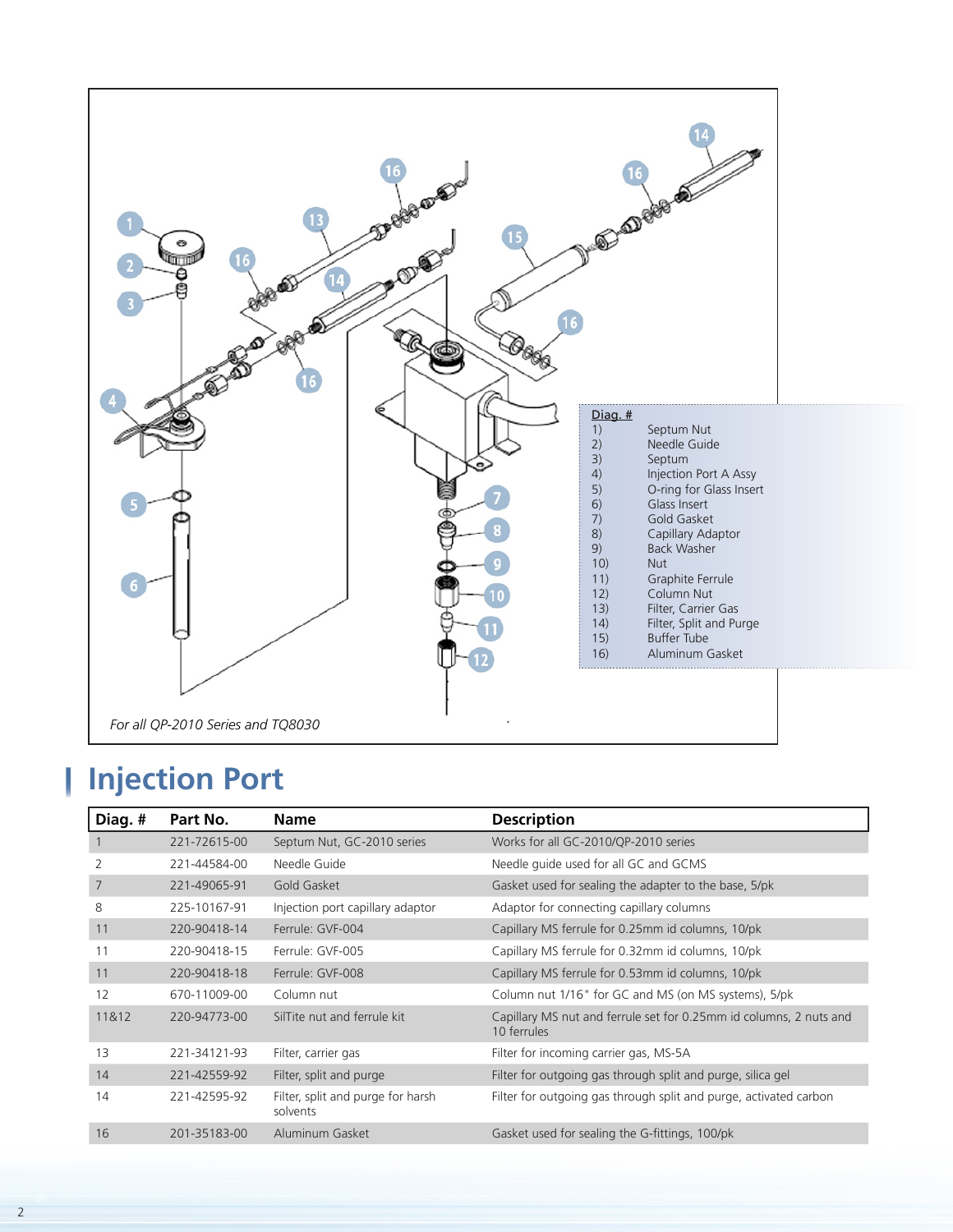# **Septa / O-ring**

| Diag. #                 | Part No.     | <b>Name</b>                             | <b>Description</b>                                                                         |
|-------------------------|--------------|-----------------------------------------|--------------------------------------------------------------------------------------------|
| $\overline{\mathbf{3}}$ | 221-48398-91 | Septa, Red                              | High temperature (350 deg C +), 25/pk                                                      |
| 3                       | 220-90638-00 | Septa, Blue                             | Low temperature (up to 250 deg C), 25/pk                                                   |
| 3                       | 220-94781-00 | Septa, Thermogreen                      | Medium temperature (up to 340 deg C), 50/pk                                                |
| 3                       | 220-90547-00 | Septa, Thermolite                       | Medium temperature (up to 340 deg C), 50/pk                                                |
| 3                       | 220-94792-00 | Septa for Pyrolysis                     | High temperature for use with Frontier Pyrolyzer, 5/pk                                     |
| 5                       | 036-11201-84 | O-ring for liner                        | O-ring for sealing OCI liner, 5/pk                                                         |
| 5                       | 036-11203-84 | O-ring for liner                        | O-ring for sealing glass liners, fluoride rubber (up to 450 deg C),<br>$5$ /p $\mathsf{k}$ |
| 5                       | 221-47222-91 | Graphite o-ring for liner               | Graphite o-ring for splitless/WBI, high temperature (350-450 deg<br>$C$ ), $4$ / $pk$      |
| 5                       | 221-48393-91 | Graphite o-ring for liner               | Graphite o-ring for split, high temperature (350-450 deg C), 4/pk                          |
| 5                       | 221-49662-91 | O-ring for liner when using a pyrolyzer | O-ring for sealing glass liners when using a pyrolyzer, 5/pk                               |

### **Glass Inserts / Liners**

| Diag. # | Part No.     | <b>Name</b>                                                        | <b>Description</b>                                                                                                                                                                                                                       |  |
|---------|--------------|--------------------------------------------------------------------|------------------------------------------------------------------------------------------------------------------------------------------------------------------------------------------------------------------------------------------|--|
| 6       | 220-90784-00 | Split liner with wool                                              | General purpose split liner with wool, 5/pk<br>(replaces 220-94590-00)                                                                                                                                                                   |  |
| 6       | 220-90784-25 | Split liner with wool                                              | General purpose split liner with wool, 25/pk                                                                                                                                                                                             |  |
| 6       | 220-94766-00 | Split liner for focusing                                           | Liner used for focusing a split injection with wool, 5/pk                                                                                                                                                                                |  |
| 6       | 221-41444-01 | Split liner w/o wool                                               | General purpose spli liner w/o wool, 1/pk                                                                                                                                                                                                |  |
| 6       | 220-94767-00 | Splitless liner for focusing                                       | Liner used for focusing a splitless injection, 5/pk                                                                                                                                                                                      |  |
| 6       | 221-48876-02 | Splitless liner with wool<br>on top                                | Splitless liner with wool and tapered bottom, 5/pk<br>(liner included in GCMS from SSI)                                                                                                                                                  |  |
| 6       | 221-48876-03 | Splitless liner with wool<br>on bottom                             | Splitless liner with wool and tapered bottom, 5/pk                                                                                                                                                                                       |  |
| 6       | 220-94734-01 | Splitless drilled uniliner<br>with hole near the top               | Liner used for splitless analysis for chlorinated pesticides,<br>aqueous injection and compounds of interest that elute<br>away from tailing solvent peak, 5/pk                                                                          |  |
| 6       | 220-94734-02 | Splitless drilled uniliner<br>with hole near the<br>bottom         | Liner used for splitless analysis for volatile compounds that<br>elute near the tailing solvent peak, 5/pk                                                                                                                               |  |
| 6       | 220-94734-03 | Splitless gooseneck<br>drilled uniliner with hole<br>at the top    | Liner used for splitless analysis for chlorinated pesticides,<br>aqueous injection and compounds of interest that elute<br>away from tailing solvent peak; top restriction used to hold<br>sample cloud for greater column loading, 5/pk |  |
| 6       | 220-94734-04 | Splitless gooseneck<br>drilled uniliner with hole<br>at the bottom | Liner used for splitless analysis for volatile compounds that<br>elute near the tailing solvent peak, top restriction used to<br>hold sample cloud for greater column<br>loading, 5/pk                                                   |  |
| 6       | 220-94735-01 | Direct injection liner with<br>wool on bottom                      | Liner for direct injections of dirty samples, wool acts as a<br>filter, 5/pk                                                                                                                                                             |  |
| 6       | 220-94768-00 | Mega-bore liner w/o<br>wool                                        | Liner for megabore columns (0.53mm), 5/pk                                                                                                                                                                                                |  |
| 6       | 220-94769-00 | Low volume liner                                                   | Liner for SPME or Purge and Trap applications, 5/pk                                                                                                                                                                                      |  |
| 6       | 221-49381-02 | OCI glass liner                                                    | Liner for 'simple on-column' or 'near on-column', for use<br>with columns smaller than 0.53mm id, 1/pk                                                                                                                                   |  |
| 6       | 221-49300-00 | LVI/PTV glass liner                                                | Liner for large volume ptv injections on a capillary column<br>w/o wool, 1/pk                                                                                                                                                            |  |
| 6       | 221-49298-91 | OCI metal liner                                                    | Liner for true on-column injection with columns 0.53mm<br>id, 1/pk                                                                                                                                                                       |  |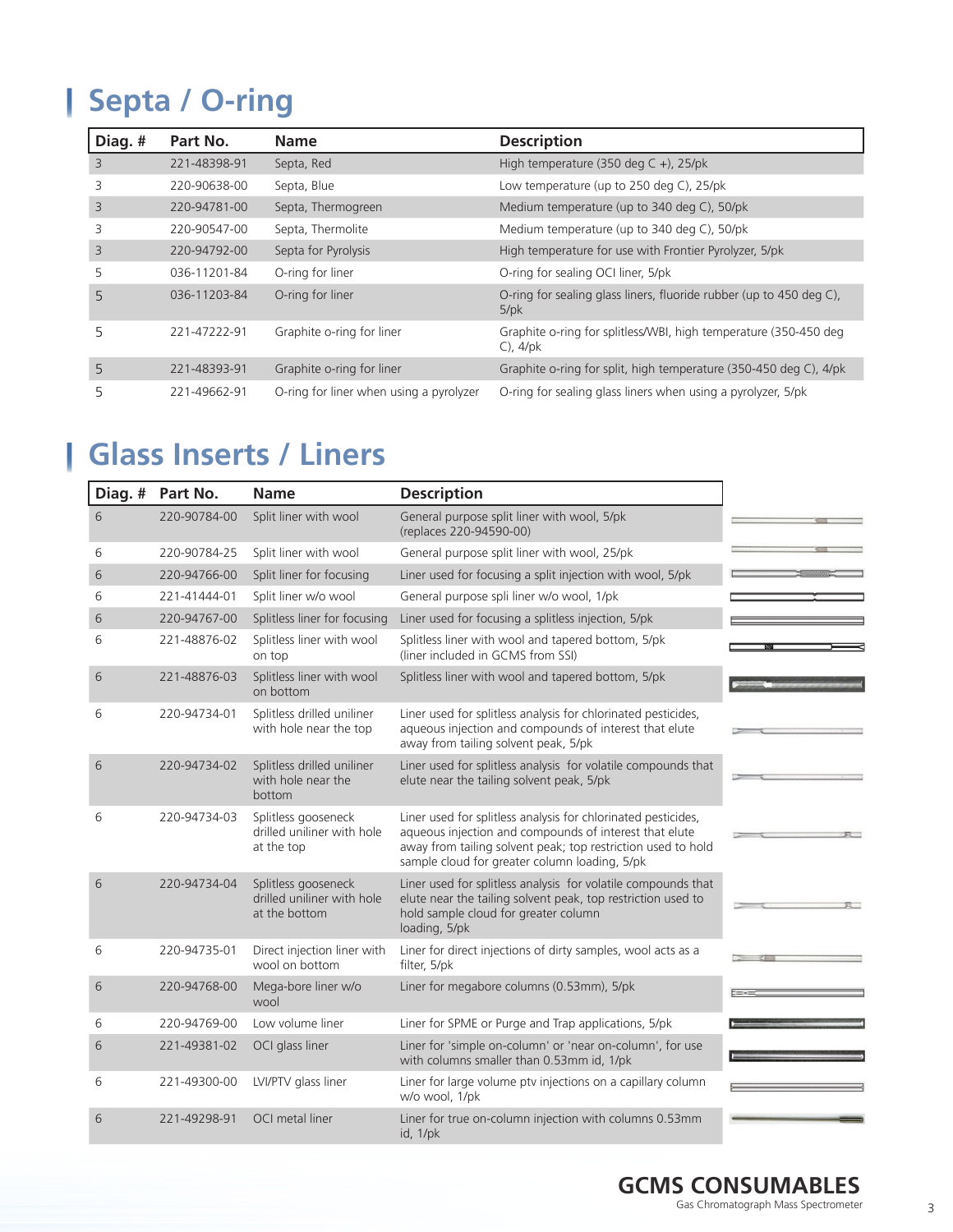

## **Ion Source**

| Diag. # | Part No.     | <b>Name</b>             | <b>Description</b>                                             |
|---------|--------------|-------------------------|----------------------------------------------------------------|
|         | 023-04020-00 | Nut, 4mm                | Repeller securing nut                                          |
|         | 023-77020-00 | Spring washer           | Repeller washer                                                |
| 3       | 023-66120-00 | Washer                  | Repeller washer                                                |
| 4       | 225-01068-00 | Ceramic insulator       | Ceramic insulator bushing for repeller                         |
| 5       | 225-17697-91 | El Ion Source           | El Ion Source for QP-2010 Plus/ 2010 Ultra/TQ8030 (shown)      |
| 5       | 225-17705-91 | CI Ion Source           | CI Ion Source for QP-2010 Plus/ 2010 Ultra/TQ8030 (not shown)  |
| 5       | 225-17705-92 | NCI Ion Source          | NCI Ion Source for QP-2010 Plus/ 2010 Ultra/TQ8030 (not shown) |
| 6       | 225-17698-91 | Repeller                | Repeller for QP-2010 Plus/2010 Ultra/TQ8030                    |
| 6       | 225-17659-91 | Repleller Assembly      | Repeller assembly for QP-2010 Plus/2010 Ultra/TQ8030           |
| 6       | 225-17711-91 | Repeller 2, $CI + DI$   | Repeller for TQ8030 for CI Analysis with DI                    |
|         | 225-10194-91 | lon source removal tool | For removing the ion source from the MS                        |
|         | 225-10340-91 | Filament                | Filament (not shown), 1/pk                                     |
|         | 225-10238-00 | <b>Filament Nut</b>     | Filament retaining nut (not shown)                             |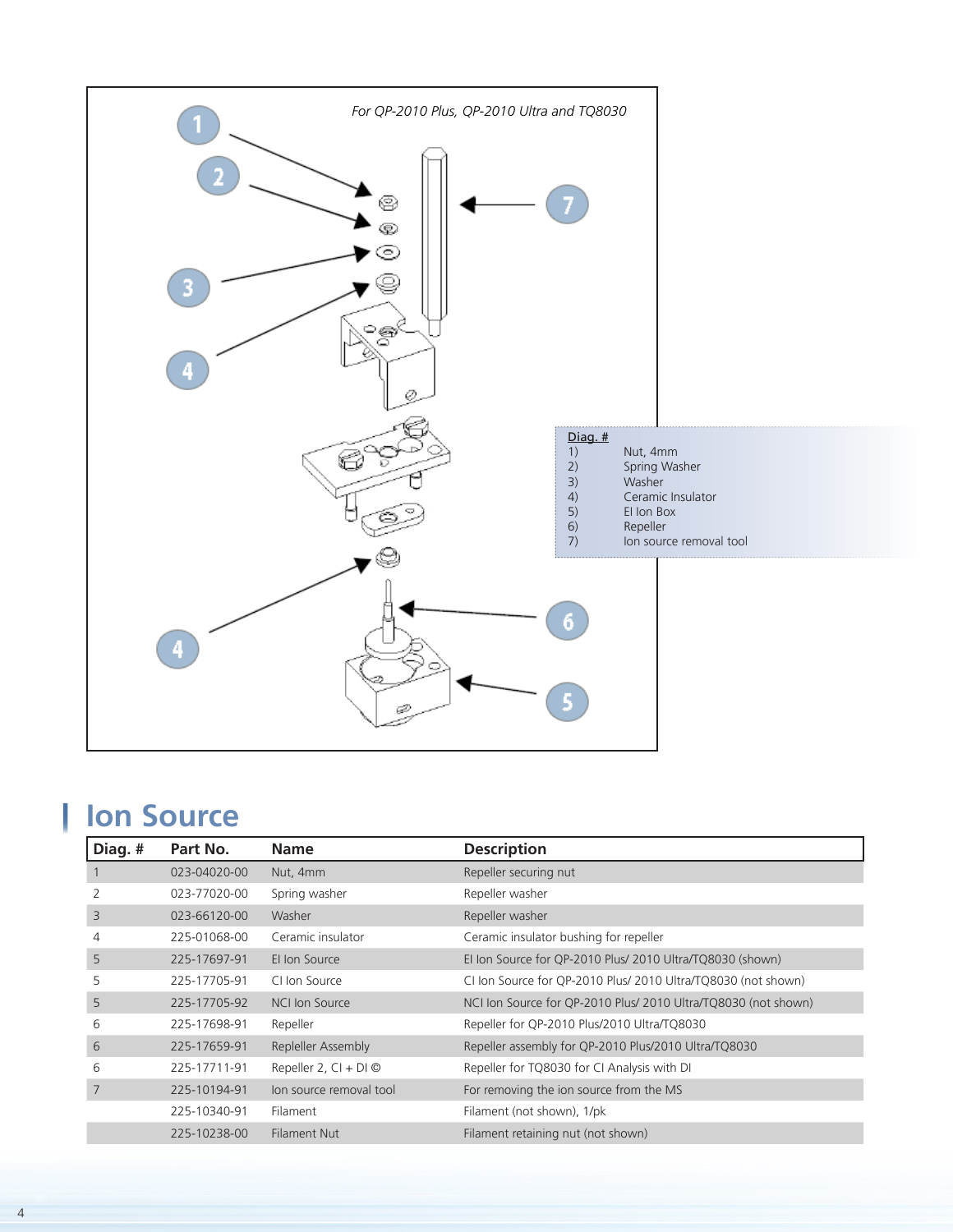

*NOTE: CI source for QP-2010 (shown), QP-2010S and QP-2010SE are similar but without CI parts*

### **Ion Source**

| Diag. # | Part No.     | <b>Name</b>         | <b>Description</b>                                   |
|---------|--------------|---------------------|------------------------------------------------------|
|         | 023-04020-00 | Nut, 4mm            | Repeller securing nut                                |
| 2       | 023-77020-00 | Spring washer       | Repeller washer                                      |
| 3       | 023-66120-00 | Washer              | Repeller washer                                      |
| 4       | 225-01068-00 | Ceramic insulator   | Ceramic insulator bushing for repeller, 1/pk         |
| 5       | 225-10446-91 | El Ion Source       | El Ion Source for QP-2010/2010 S/2010 SE (not shown) |
| 5       | 225-10617-91 | CI Ion Source       | CI Ion Source for QP-2010 (shown)                    |
| 5       | 225-10617-92 | NCI Ion Source      | NCI Ion Source for QP-2010 (not shown)               |
| 6       | 225-10447-91 | Repeller            | Repeller for QP-2010/2010 S/2010 SE                  |
| 6       | 225-10442-91 | Repeller Assembly   | Repeller assembly for QP-2010/2010 S/2010 SE         |
| 7       | 225-10340-91 | Filament            | Filament for all QP-2010 series instruments, 1/pk    |
| 8       | 225-10238-00 | <b>Filament Nut</b> | Filament retaining nut                               |
| 9       | 016-37575-03 | PTFE Tubing         | Reagent gas supply line for CI/NCI source, 10 meters |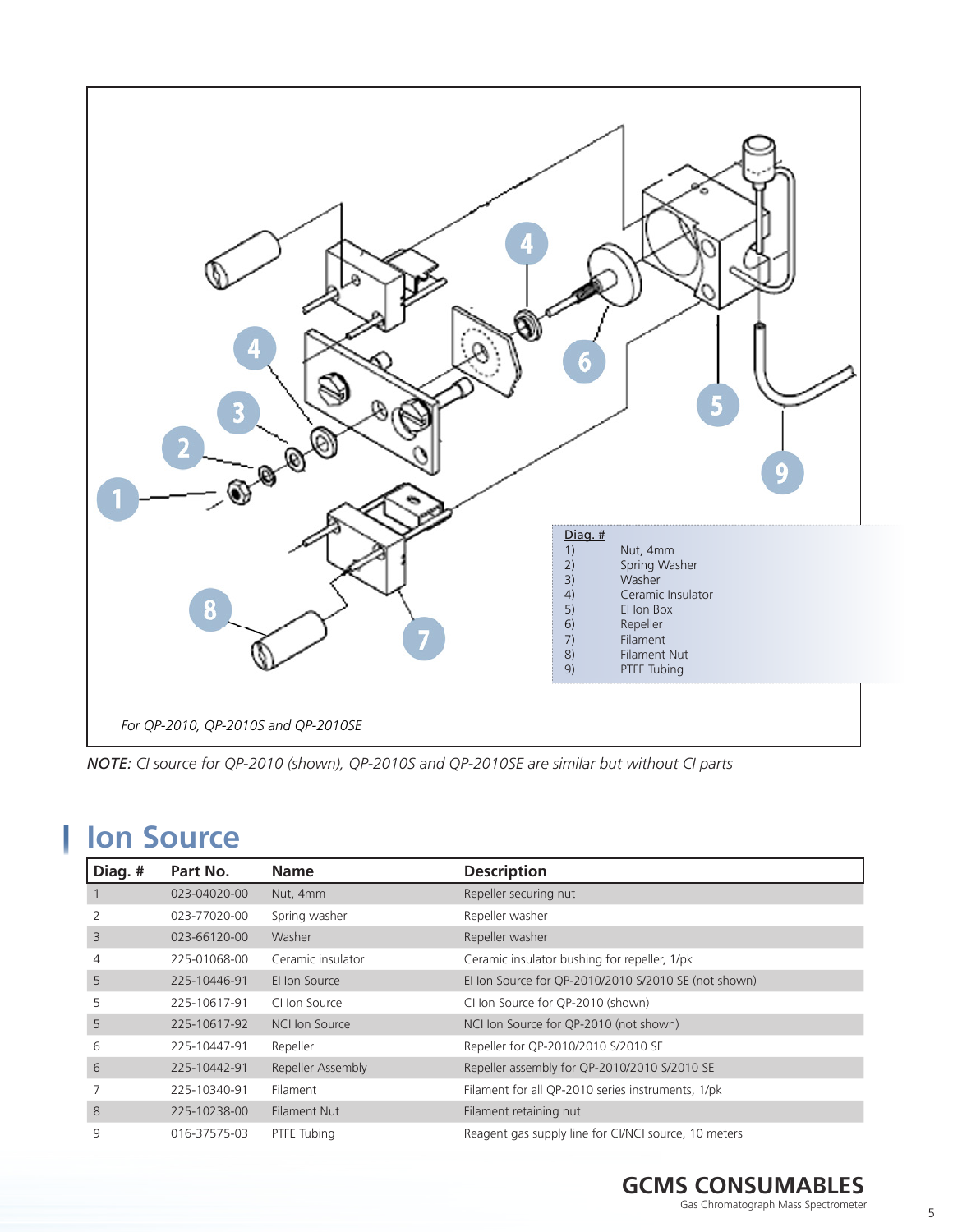

#### L **DI-2010**

| Diag. # | Part No.     | <b>Name</b>                  | <b>Description</b>           |
|---------|--------------|------------------------------|------------------------------|
|         | 225-09470-00 | Quartz vial                  | Quartz sample vials, 10/pk   |
|         | 225-09344-00 | Pyrex vials                  | Pyrex sample vials, 100/pk   |
| 2       | 225-04209-00 | Sample vial holding cap      | 1/pk                         |
| 3       | 036-15551-18 | O-Ring                       | O-ring ARP 118 4D            |
| 4       | 036-15552-11 | O-Ring                       | O-ring ARP 211 4D            |
| 5       | 036-15551-13 | O-Ring                       | O-ring ARP 113 4D            |
| 6       | 036-15551-10 | O-Ring                       | O-ring ARP 110 4D            |
|         | 225-01206-02 | DI chamber button            | DI chamber button            |
| 8       | 036-10204-84 | O-Ring                       | O-ring $1A$ P6, $5$ /pk      |
| 9       | 225-01207-01 | Spring for DI chamber button | Spring for DI chamber button |
| 10      | 036-11237-00 | O-Ring                       | O-ring 4D P35                |
| 11      | 200-33168-00 | Probe Teflon Seals           | Teflon seals for probe, 1/pk |
| 12      | 036-15550-12 | O-Ring                       | O-ring ARP 012 4D            |
| 13      | 202-73225-00 | Washer                       | Washer for DI probe, 1/pk    |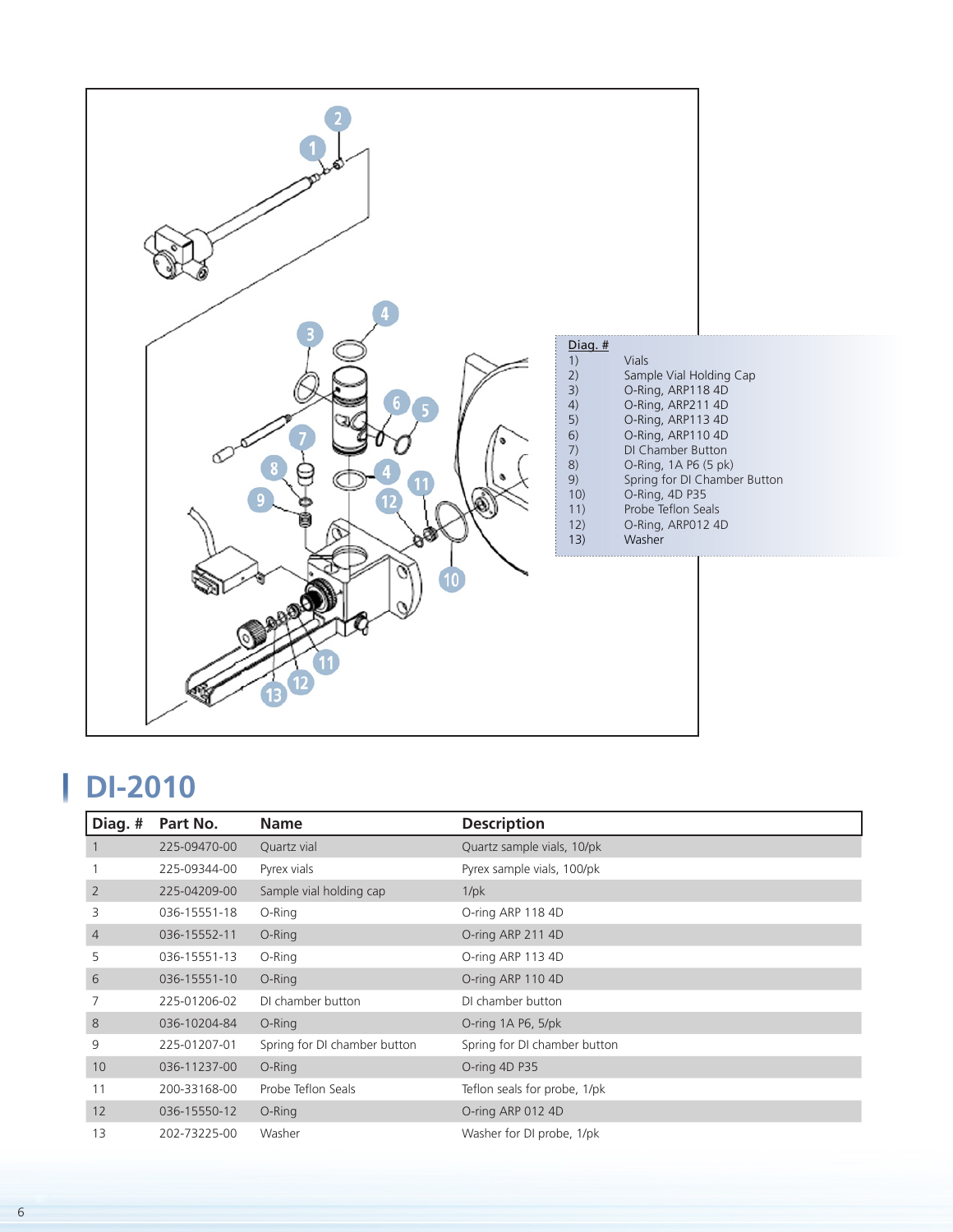# **Tool Kit**

| Diag. # | Part No.     | <b>Name</b>                 | <b>Description</b>                                                   |
|---------|--------------|-----------------------------|----------------------------------------------------------------------|
|         | 225-10194-91 | lon source removal tool     | For removing the ion source from the MS                              |
| 2       | 225-11657-08 | MS column measurement tool  | Tool for measuring proper insertion depth into the MS                |
| 3       | 225-11657-09 | INJ column measurement tool | Tool for measuring proper insertion depth into the INJ               |
| 4       | 086-16101-00 | Tweezers                    | For use during MS service                                            |
| 5       | 086-11002-00 | Phillips screwdriver        | #2 Phillips screwdriver                                              |
| 6       | 086-10403-00 | Flat-head screwdriver       | Flat-head 100mm screwdriver                                          |
| 7       | 086-12011-00 | Hex nut driver, 4mm         | For removing the ion source from the MS                              |
| 8       | 086-03804-00 | Allen wrench, 3mm           | Allen wrench, 3mm                                                    |
| 9       | 086-03806-00 | Allen wrench, 5mm           | Allen wrench, 5mm                                                    |
| 10      | 086-03011-00 | Wrench, 10mm and 12mm       | Open ended 10mm and 12mm wrench for tubing connections               |
| 11      | 221-46977-00 | Injection port wrench       | Wrench used to open injection port top for insert/o-ring replacement |
|         | 221-35566-92 | G-type plug                 | G-type plug for leak checking injection port, 2/pk                   |
|         | 086-03410-00 | Wrench, 1/4 and 5/16        | Open ended 1/4 and 5/16 wrench for column nuts                       |
|         | 086-03003-00 | Wrench, 6mm and 8mm         | Open ended 6mm and 8mm wrench                                        |
|         | 086-03818-00 | Allen wrench, 1.5mm         | Allen wrench, 1.5mm                                                  |
|         | 225-20051-91 | Tool Kit for GCMS           | Tool kit that comes with the GCMS unit (for all QP and TQ)           |
| и       |              |                             |                                                                      |



# **Libraries**

| Part No.     | <b>Name</b>                                                                              | <b>Description</b>                                                                                                                |
|--------------|------------------------------------------------------------------------------------------|-----------------------------------------------------------------------------------------------------------------------------------|
| 225-21772-91 | NIST Mass Spectral Library 2011                                                          | NIST/EPA/NIH mass spectral library, 2011 edition                                                                                  |
| 220-94756-00 | Wiley Mass Spectral Library, 9th edition                                                 | The Wiley mass spectral library, 9th edition                                                                                      |
| 220-94757-10 | Wiley/NIST Mass Spectral Library                                                         | The Wiley and NIST mass spectral libraries                                                                                        |
| 220-94760-00 | MPW Mass Spectral Library                                                                | The Maurer, Pfleger, Weber mass spectral library of drugs, poisons, and<br>pesticides                                             |
| 220-94761-00 | Designer Drug Mass Spectral Library                                                      | Designer drug mass spectral library, 2012 edition                                                                                 |
| 225-21811-91 | Flavor and Fragrance Natural and Synthetic Com-<br>pounds (FFNSC2) Mass Spectral Library | Mass spectral library of compounds related to natural and synthetic<br>flavors and fragrances                                     |
| 225-17976-92 | Pesticide Mass Spectral Library, Version 3                                               | Mass spectral library of pesticides (EI and NCI) acquired on the QP2010<br>series MS, including analytical method files           |
| 225-13126-92 | Metabolite Mass Spectral Database                                                        | Metabolite mass spectral database with method files, mass spectral<br>libraries, and handbook for easy metabolite identification. |
| 225-13131-92 | Forensic Toxicological Database                                                          | Mass spectral library for drugs of abuse                                                                                          |
| 220-94774-00 | Benzodiazepine Mass Spectral Library                                                     | Mass spectral library for benzodiazepine derivatives and metabolites                                                              |
| 225-13106-92 | Compound Composer Database Software,<br>Version 2                                        | Mass spectral library for compounds of environmental interest, includes<br>calibration data and retention indices                 |